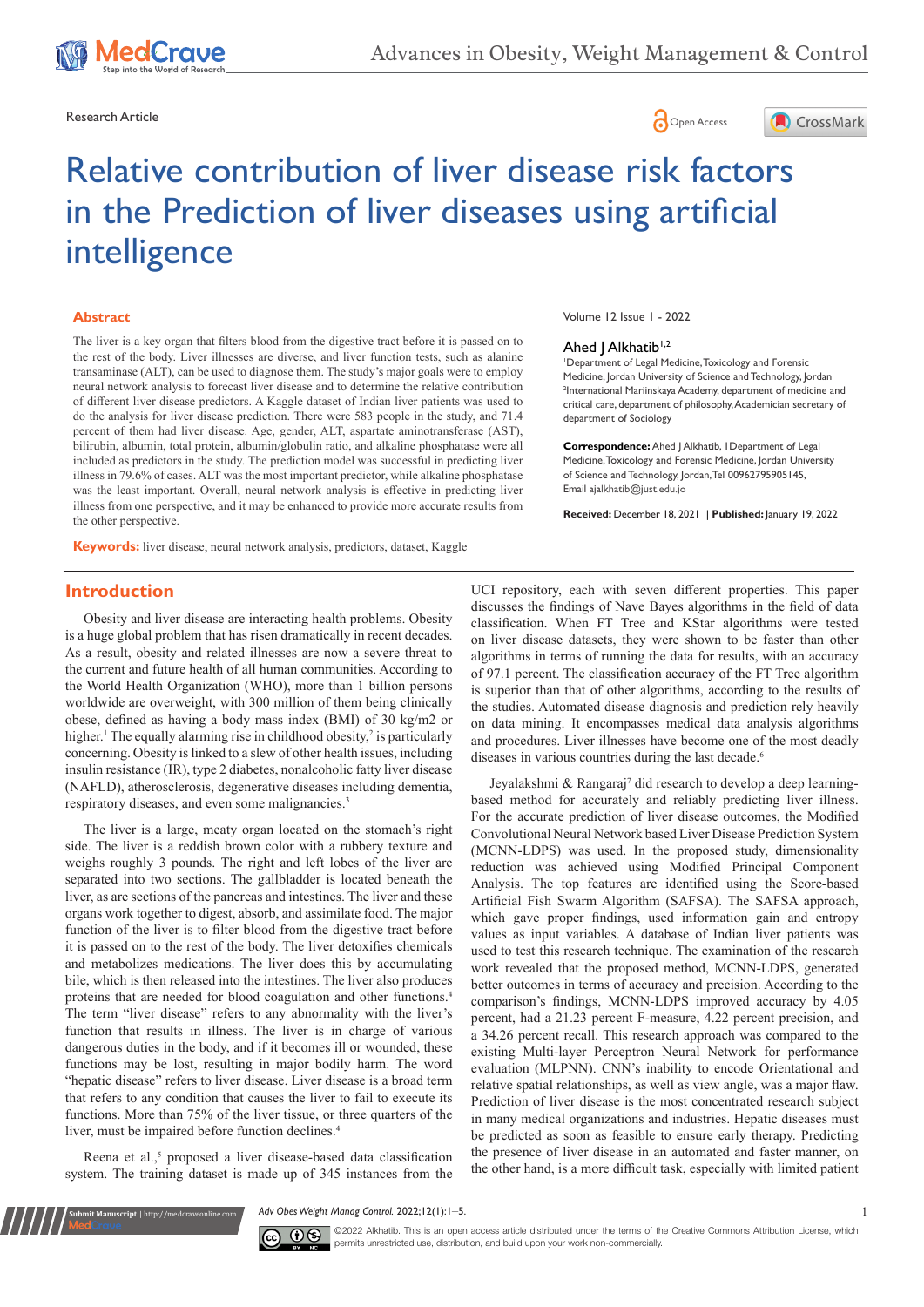data. The study by Rajeswari and Reena<sup>5</sup> classified the data depending on liver illness. The training dataset is made up of 345 instances from the UCI repository, each with seven different properties. In this study, the results of data classification are discussed. The results were obtained using Nave Bayes algorithms. When the FT Tree approach was tested on liver illness datasets, it took less time to process the data for results than other algorithms, and it had a 97.10 percent accuracy. The classification accuracy of the FT Tree algorithm is superior than that of other algorithms, according to the results of the studies. This method, on the other hand, does not perform well on high-scale data with more noisy characteristics. The algorithms Decision Tree, Naive Bayes, and NB Tree are used. Alfisahrin and Mantoro<sup>8</sup> advocated using the 10 major features of liver disease to assess if patients had liver disease. According to the findings, the NB Tree technique has the highest accuracy, but the Nave Bayes algorithm has the quickest calculating time. Future research will improve on the accuracy of the NB Tree algorithm, with the goal of discovering the most important factor in diagnosing liver disease patients. Traditional methods for predicting liver illness were used in this study, however they did not perform well when dealing with high-dimensional data. Dhamodharan9 compared the accuracy of the Nave Bayes and FT tree algorithms and found that the Nave Bayes algorithm outperformed both. This research method, on the other hand, has a higher computational cost and does not focus on risk factors. Over the course of a year, Seker et al.,10 applied data mining techniques such as KNN, SVM, MLP, and decision trees on a single dataset including 16,380 analytical results. This study can be beneficial for reducing the number of analyses since the prediction can be correlated and the correlation can be used to detect the anomaly on the analysis. This study methodology, on the other hand, has a lower accuracy value when processing insufficient patient data.

# **Study goals**

The goal of this study was to use neural network analysis (artificial intelligence) to find the predictors of risk variables for liver disease and their relative relevance.

# **Methodology**

A dataset regarding Indian liver patients that was put to Kaggle<sup>11</sup> was analyzed. There were 583 cases in the dataset. The case processing summary is shown in Table 1. There were 397 examples in the training section (68.6%), and 182 cases in the testing section (31.4 percent). Four cases were ruled out.

#### **Table 1** Case processing summary

|          |                 | N   | <b>Percent</b> |
|----------|-----------------|-----|----------------|
| Sample   | <b>Training</b> | 397 | 68.60%         |
|          | <b>Testing</b>  | 182 | 31.40%         |
| Valid    |                 | 579 | 100.00%        |
| Excluded |                 | 4   |                |
| Total    |                 | 583 |                |

#### **Network information**

Network information included input layer, hidden layers, and output layer, as shown in Table 2. Age, total bilirubin, direct bilirubin, alkaline phosphatase, AST, ALT, total protein, albumin, and albumin/ globulin ratio were all included in the input layer. The mechanism for rescaling covariates was standardized. There was one hidden layer with seven units on it. The activation function was tangent hyperbolic hyperbolic hyperbolic hyperbolic hyperbolic hyperbolic hyperbolic

hyperbol One variable, the dependent variable, was included in the output layer, as well as a dataset with two units. The error function was cross-entropy, and the activation function was softmax.

**Table 2** Network information

| Input layer     | <b>Covariates</b>                     | ı | Age                    |
|-----------------|---------------------------------------|---|------------------------|
|                 |                                       | 2 | <b>Total bilirubin</b> |
|                 |                                       | 3 | Direct bilirubin       |
|                 |                                       | 4 | Alkaline phosphatase   |
|                 |                                       | 5 | <b>AST</b>             |
|                 |                                       | 6 | <b>ALT</b>             |
|                 |                                       | 7 | Total protein          |
|                 |                                       | 8 | Albumin                |
|                 |                                       | 9 | Albumin/globulin ratio |
|                 | Number of Unitsa                      |   | 9                      |
|                 | Rescaling Method for<br>Covariates    |   | Standardized           |
| Hidden Layer(s) | Number of Hidden<br>Layers            |   | ı                      |
|                 | Number of Units in<br>Hidden Layer la |   | 7                      |
|                 | <b>Activation Function</b>            |   | Hyperbolic tangent     |
| Output Layer    | Dependent<br>Variables                | ı | Dataset                |
|                 | Number of Units                       |   | 2                      |
|                 | <b>Activation Function</b>            |   | Softmax                |
|                 |                                       |   |                        |

#### **Results**

## **Creating the study's architecture model**

Figure 1 shows how the study's variables interacted with hidden layers to predict illness. The main colors were represented as gray and blue lines. Variable intensities and sizes of ea.ch color represent the computed influence of the interaction variable.

#### **Summary of the model**

The following is a model summary for the training and testing sections, as shown in Table 3. Cross entropy error 182.239, percent inaccurate prediction 26.4 percent for the training portion. 0:00:00.19 was the training time. The cross-entropy error for the testing section was 78.481, and the percent wrong prediction was 20.3 percent.

#### **Output layer classification by model**

The training component included 280 instances, of which 37 were predicted as diseased with an accuracy of 86.8%, as shown in Table 4 & Figure 2. The training portion also contained 117 sick instances, of which 68 were normal with a correction rate of 41.9 percent. 73.6 percent was the overall percentage. The testing portion contained 134 normal instances, with 11 cases correctly predicted as sick (91.8 percent). There were 48 diseased instances in all, with 26 of them being predicted as normal with a 45.8% percent correction. The total percentage adjustment was 79.7%.

**Citation:** Alkhatib AJ. Relative contribution of liver disease risk factors in the Prediction of liver diseases using artificial intelligence. *Adv Obes Weight Manag Control.* 2022;12(1):1‒5. DOI: [10.15406/aowmc.2022.12.00356](https://doi.org/10.15406/aowmc.2022.12.00356)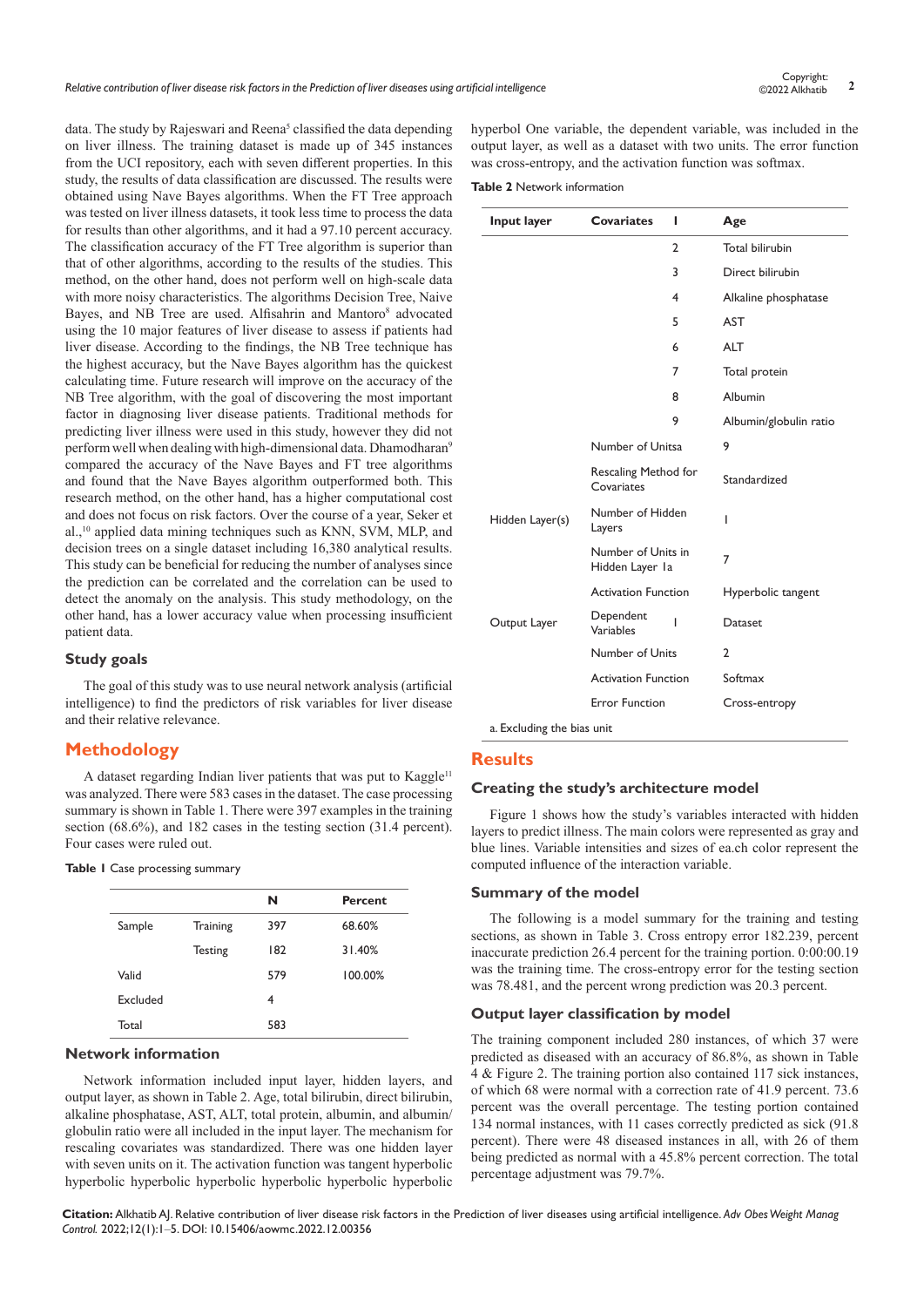

Output layer activation function: Softmax

**Figure 1** Schematic diagram showing the interactions of liver disease predicting model.

#### **Table 3** Model summary

| <b>Training</b> | <b>Cross entropy error</b>           | 182.239                                          |
|-----------------|--------------------------------------|--------------------------------------------------|
|                 | <b>Percent Incorrect Predictions</b> | 26.40%                                           |
|                 | <b>Stopping Rule Used</b>            | I consecutive step(s) with no decrease in errora |
|                 | <b>Training Time</b>                 | 00:00.2                                          |
| <b>Testing</b>  | Cross Entropy Error                  | 78.481                                           |
|                 | <b>Percent Incorrect Predictions</b> | 20.30%                                           |
|                 | Dependent Variable: Dataset          |                                                  |

a. Error computations are based on the testing sample.

#### **Table 4** Model classification of output layer

| <b>Sample</b>  | <b>Observed</b>        | <b>Predicted</b> |         |                        |
|----------------|------------------------|------------------|---------|------------------------|
|                |                        | normal           | disease | <b>Percent Correct</b> |
| Training       | Normal                 | 243              | 37      | 86.80%                 |
|                | <b>Disease</b>         | 68               | 49      | 41.90%                 |
|                | Overall Percent        | 78.30%           | 21.70%  | 73.60%                 |
| <b>Testing</b> | Normal                 | 123              | Н       | 91.80%                 |
|                | <b>Disease</b>         | 26               | 22      | 45.80%                 |
|                | <b>Overall Percent</b> | 81.90%           | 18.10%  | 79.70%                 |

Dependent variable: Dataset

## **Relative importance of independent variables**

The independent variables were ordered in the following pattern according to their relevance, as shown in Table 5 & Figure 3: ALT

(100%), AST (91.6%), albumin (78.6%), direct bilirubin (65.7%), total proteins (58.9%), total bilirubin (53.6%), age (33.9%), albumin/ globulin ratio (30.4%), and alkaline phosphatase (30.4%) were all tested (28.9 percent).

**Citation:** Alkhatib AJ. Relative contribution of liver disease risk factors in the Prediction of liver diseases using artificial intelligence. *Adv Obes Weight Manag Control.* 2022;12(1):1‒5. DOI: [10.15406/aowmc.2022.12.00356](https://doi.org/10.15406/aowmc.2022.12.00356)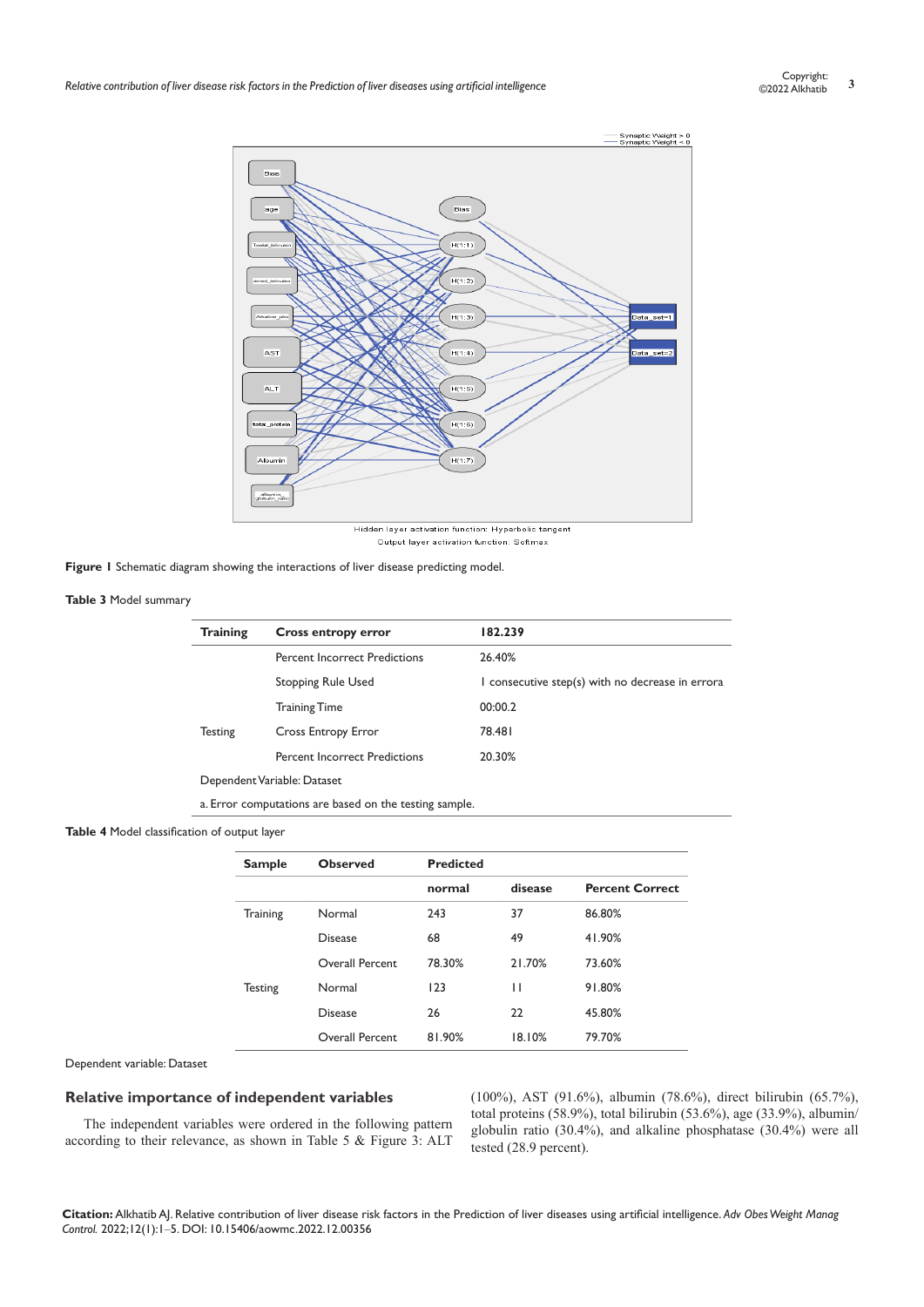|                        | Importance | <b>Normalized</b><br>Importance |
|------------------------|------------|---------------------------------|
| Age                    | 0.063      | 33.90%                          |
| <b>Total bilirubin</b> | 0.099      | 53.60%                          |
| Direct bilirubin       | 0.121      | 65.70%                          |
| Alkaline phosphatase   | 0.053      | 28.90%                          |
| AST                    | 0.169      | 91.60%                          |
| ALT                    | 0.185      | 100.00%                         |
| Total protein          | 0.109      | 58.90%                          |
| Albumin                | 0.144      | 78.10%                          |
| Albumin/globulin ratio | 0.056      | 30.40%                          |

**Table 5** The importance of independent variables



**Figure 2** Predicting pseudo-probability of output layer classification of liver disease.



**Figure 3** Normalized importance of covariates on liver disease.

## **Discussion**

The current study found that neural network analysis can properly predict liver illness. The overall percent of prediction in the testing phase was 79.6 percent. The success of liver prediction utilizing neural network analysis has been demonstrated in several research.<sup>5,9</sup> ALT and AST were found to be the most important predictors of liver disease in this investigation. Hepatocellular disease is defined by high ALT and AST levels, according to earlier research.<sup>12</sup>

Albumin was found to be the third best predictor of liver disease. Albumin, which accounts for 65 percent of TSP in the blood, is a significant liver function test because it is responsible for the transport of substances such as unconjugated bilirubin and some hormones. It maintains the blood's 80% colloid osmotic pressure and is used as a long-term biomarker of malnutrition, leading in the identification of nutrition-related chronic deficiencies.13 Direct bilirubin was found to be the fourth best predictor of liver disease. Higher than usual amounts of direct bilirubin, on the other hand, may suggest that the liver isn't properly eliminating bilirubin.14

Total protein was found to be the fifth best predictor of liver disease. A total protein test determines the total quantity of protein in serum using a biochemical method.<sup>15</sup> Protein energy waste (PEW) is a condition in which the body's protein and energy supplies are depleted. Total serum proteins (TSP) are examined in the body to determine nutritional disorders such as PEW. When people are malnourished, this is caused by a lack of protein and energy-rich diets.<sup>16</sup>

Total bilirubin was found to be the sixth best predictor of liver disease. Most laboratories will report total bilirubin, which includes both unconjugated and conjugated fractions. As a result, increases in either percentage will result in an increase in the bilirubin concentration being measured. Gilbert's syndrome is the most common cause of isolated high bilirubin levels. It is a genetic metabolic disorder that results in faulty conjugation due to decreased activity of the enzyme glucuronyltransferase.<sup>17</sup>

The eighth predictor of liver disease was age. This finding is consistent with prior research that has found that age is a predictor of acute liver illness. Aging is a condition in which a person's ability to maintain homeostasis deteriorates over time due to structural changes or dysfunction, leaving them vulnerable to stress or injury from the outside world.<sup>18</sup>

The albumin/globulin ratio was found to be the sixth most accurate predictor of liver disease. The albumin/globulin ration yields different outcomes depending on the severity of liver disease. When compared to patients with liver disease, it is considerably higher in normal subjects (p=0.000). This could mean that the liver patients had fewer globulins than albumins, which is common in cancer instances.<sup>19</sup>

The least important risk factor for liver disease was alkaline phosphatase. The biliary epithelium of the liver produces alkaline phosphatase (ALP), which is also abundant in bone and found in smaller levels in the intestines, kidneys, and white blood cells. Hepatic congestion caused by right-sided heart failure may also cause cholestasis (elevated ALP levels and/or bilirubin). Glutamyltransferase can be used to detect whether ALP is hepatic or non-hepatic when it is raised in isolation.20,21

#### **Conclusion**

Neural network analysis can be used to classify liver disorders. With more and more trials, the accuracy of neural network analysis can be improved. The model used in this study was able to predict liver disorders by 79.6% and identify liver disease predictors. The most important predictor of liver disease was ALT.

#### **Acknowledgments**

None.

**Citation:** Alkhatib AJ. Relative contribution of liver disease risk factors in the Prediction of liver diseases using artificial intelligence. *Adv Obes Weight Manag Control.* 2022;12(1):1‒5. DOI: [10.15406/aowmc.2022.12.00356](https://doi.org/10.15406/aowmc.2022.12.00356)